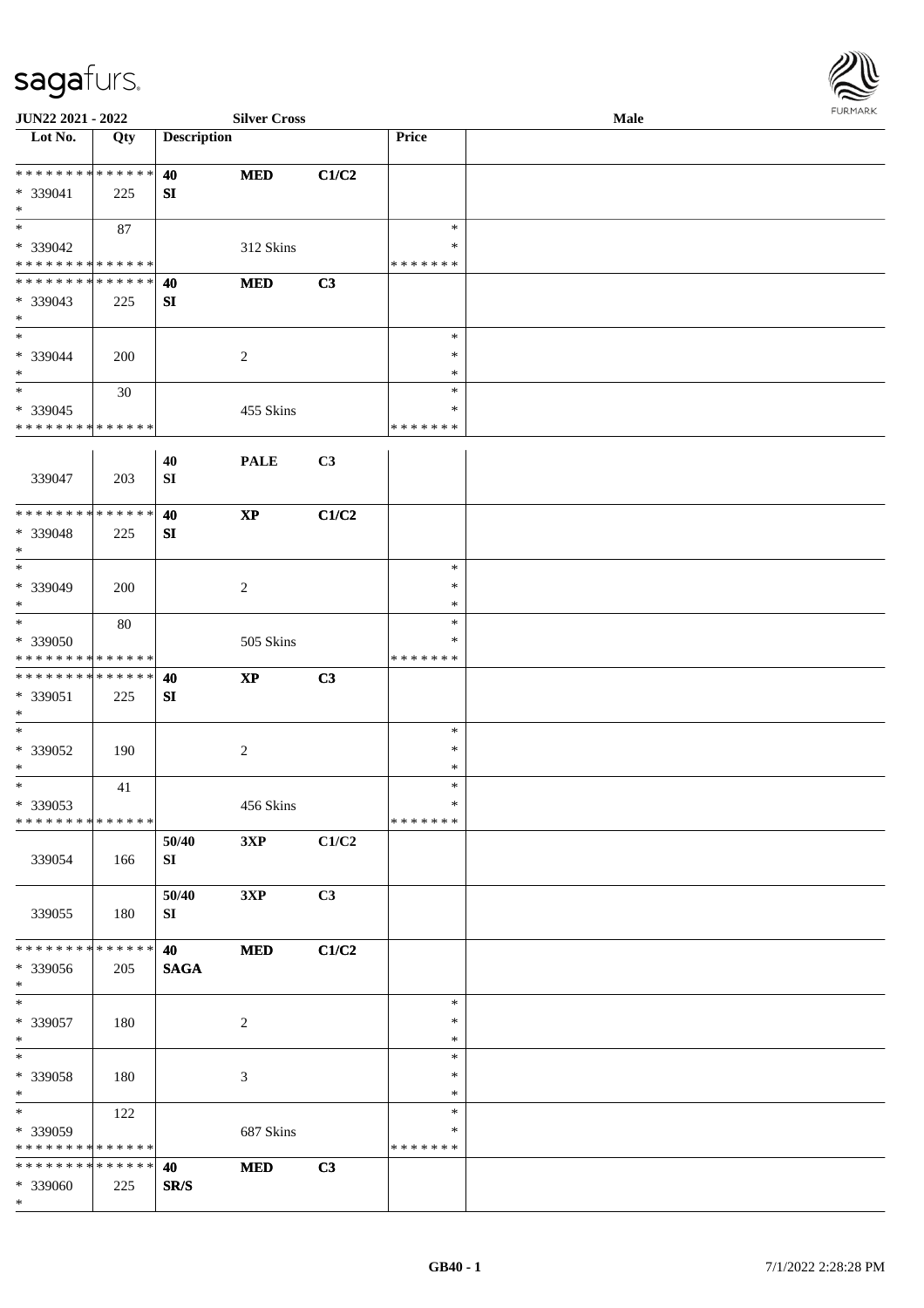



#### **JUN22 2021 - 2022 Silver Cross Male**

| Lot No.                     | Qty | <b>Description</b> |            |    | Price   |  |
|-----------------------------|-----|--------------------|------------|----|---------|--|
| $*$                         | 54  | 40                 | <b>MED</b> | C3 | ∗       |  |
| * 339061                    |     | SR/S               |            |    | ∗       |  |
| * * * * * * * * * * * * * * |     |                    |            |    | ******* |  |

| 339076 | 50/40<br>SR/S<br>202 | $2\mathbf{V} \mathbf{D}$<br>элг | C1/C2 |
|--------|----------------------|---------------------------------|-------|
|--------|----------------------|---------------------------------|-------|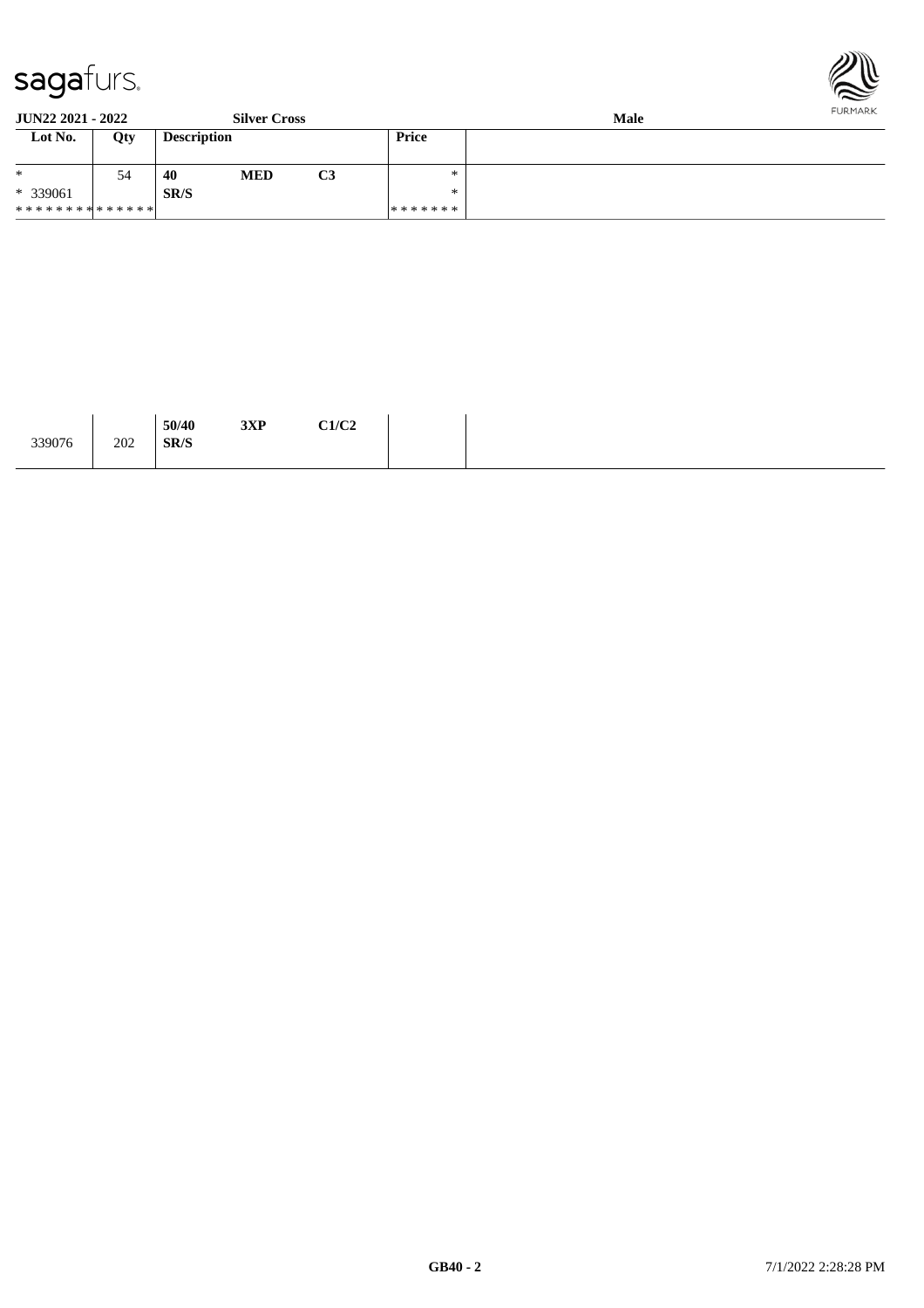

| JUN22 2021 - 2022 |     | <b>Silver Cross</b> |       |         | FURMARK |  |
|-------------------|-----|---------------------|-------|---------|---------|--|
| Lot No.           | Qty | <b>Description</b>  |       | Price   |         |  |
| ************** 30 |     | <b>Dark</b>         | C1/C2 | *       |         |  |
| * 339122          | 220 | -SI                 |       | $\ast$  |         |  |
| $\ast$            |     |                     |       | $\ast$  |         |  |
|                   |     |                     |       |         |         |  |
| $\ast$            | 82  |                     |       | $\ast$  |         |  |
| * 339124          |     | 302 Skins           |       | *       |         |  |
| **************    |     |                     |       | ******* |         |  |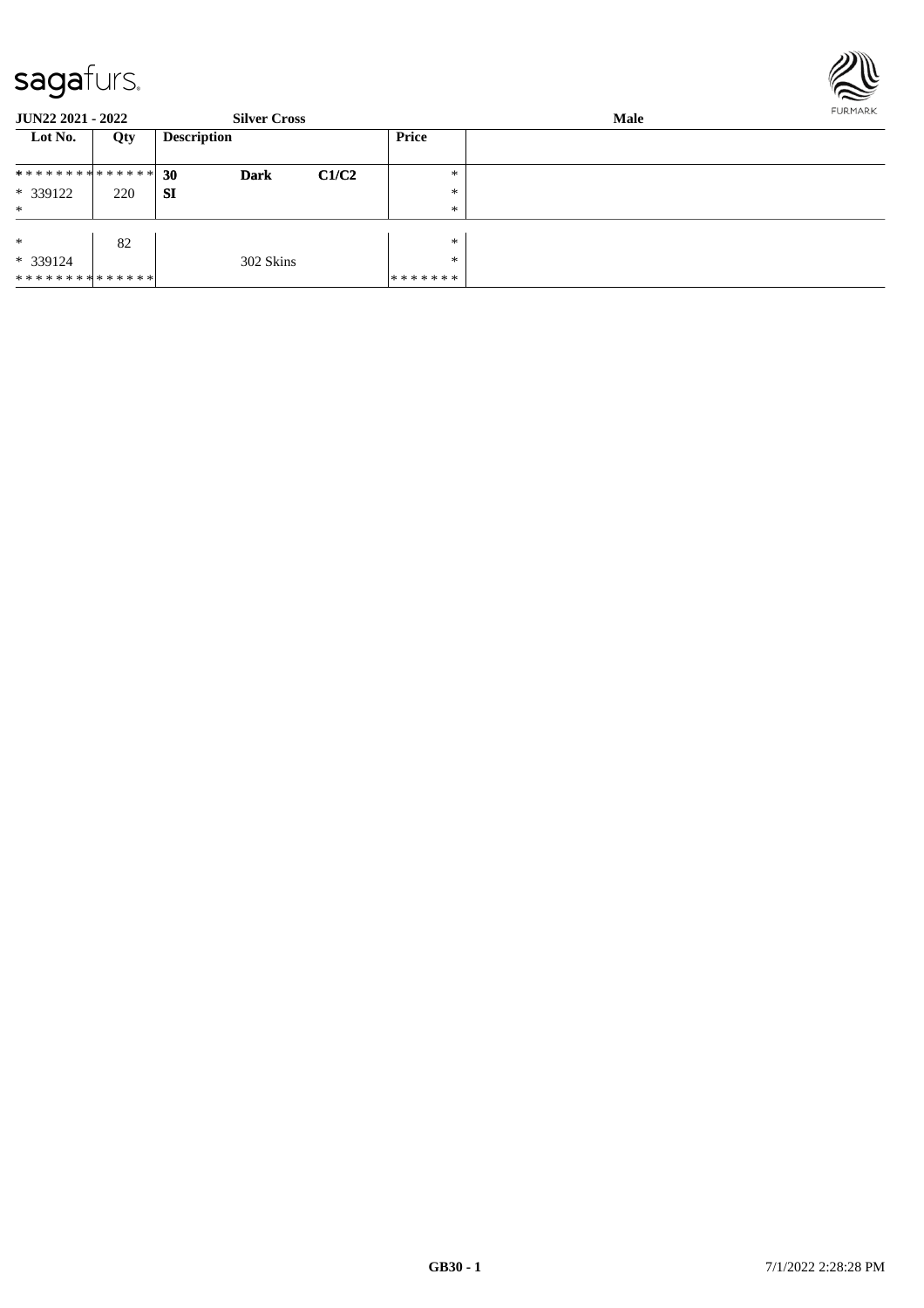

| JUN22 2021 - 2022                       |     |                    | <b>Silver Cross</b> |       |                   | Male | <b>FURMARK</b> |
|-----------------------------------------|-----|--------------------|---------------------|-------|-------------------|------|----------------|
| Lot No.                                 | Qty | <b>Description</b> |                     |       | Price             |      |                |
| **************                          |     | 30                 | 3XP                 | C1/C2 |                   |      |                |
| * 339148<br>$\ast$                      | 225 | SI                 |                     |       |                   |      |                |
| $*$                                     |     |                    |                     |       | $\ast$            |      |                |
| * 339149<br>$*$                         | 200 |                    | 2                   |       | $\ast$<br>$\ast$  |      |                |
| $*$                                     |     |                    |                     |       | $\ast$            |      |                |
| * 339150<br>$\ast$                      | 200 |                    | $\mathfrak{Z}$      |       | $\ast$<br>$\ast$  |      |                |
| $\ast$                                  |     |                    |                     |       | $\ast$            |      |                |
| $* 339151$<br>$*$                       | 200 |                    | 4                   |       | $\ast$<br>$\ast$  |      |                |
| $\ast$                                  |     |                    |                     |       | $\ast$            |      |                |
| * 339152<br>$\ast$                      | 200 |                    | 5                   |       | ∗<br>$\ast$       |      |                |
| $*$                                     | 93  |                    |                     |       | $\ast$            |      |                |
| * 339153<br>* * * * * * * * * * * * * * |     |                    | 1118 Skins          |       | $\ast$<br>******* |      |                |
| 339154                                  | 130 | 30<br><b>SI</b>    | 3XP                 | C3    |                   |      |                |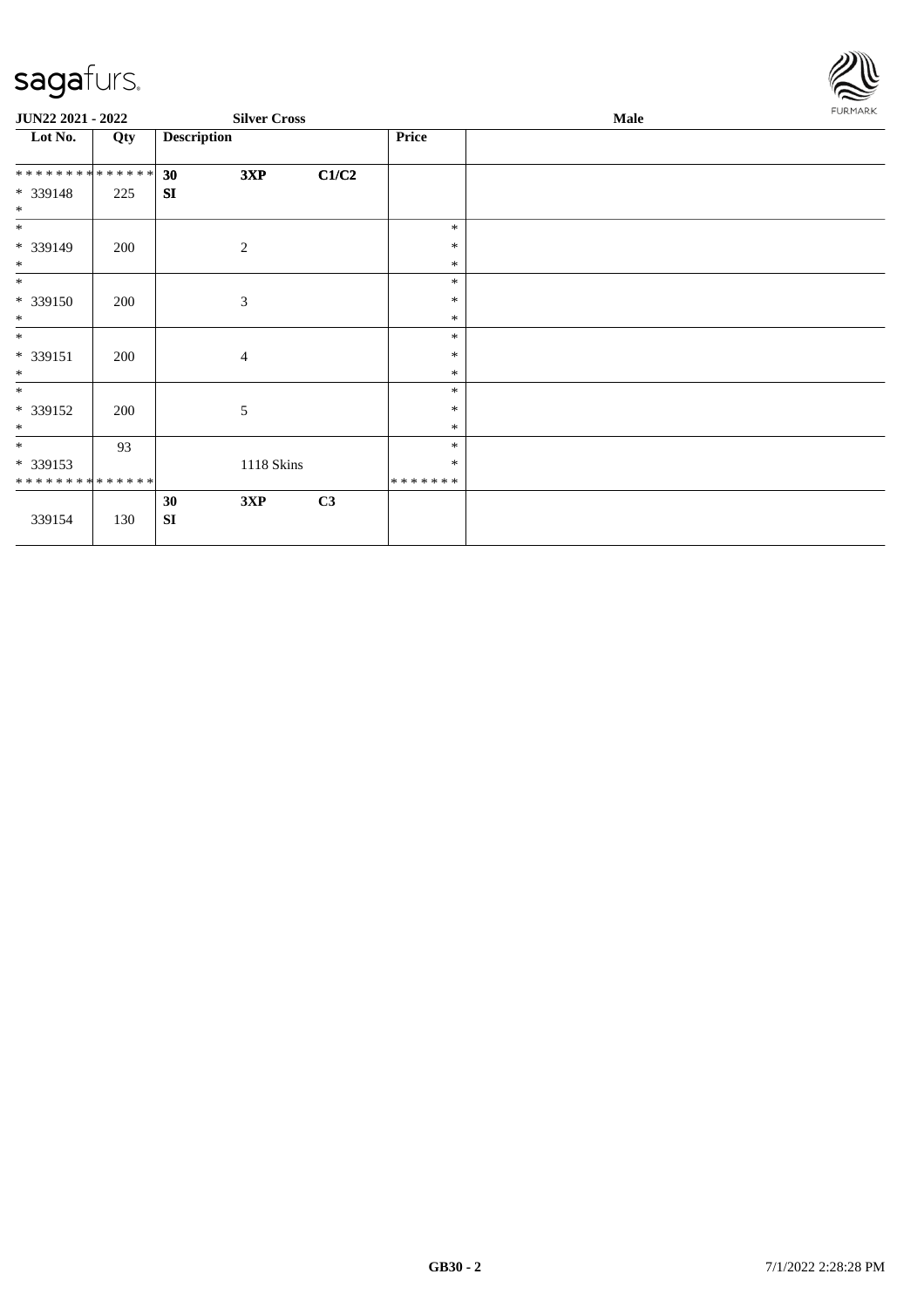

| <b>JUN22 2021 - 2022</b> |     |                    | <b>Silver Cross</b> |                |       | Male |  |  |
|--------------------------|-----|--------------------|---------------------|----------------|-------|------|--|--|
| Lot No.                  | Qty | <b>Description</b> |                     |                | Price |      |  |  |
| 339162                   | 227 | 30<br>IB           | 3XP<br>WB1          | C <sub>2</sub> |       |      |  |  |
| 339164                   | 222 | 30<br>IB           | <b>MED</b><br>FIG1  | C <sub>2</sub> |       |      |  |  |

| 339175                                 | 146 | 30<br><b>SAGA</b> | <b>MED</b> | C1             |                                   |  |
|----------------------------------------|-----|-------------------|------------|----------------|-----------------------------------|--|
| **************<br>$* 339176$<br>$\ast$ | 225 | 30<br><b>SAGA</b> | <b>MED</b> | C <sub>2</sub> |                                   |  |
| $\ast$<br>* 339177<br>$\ast$           | 200 |                   | 2          |                | $\ast$<br>$\ast$<br>$\ast$        |  |
| $\ast$<br>* 339178<br>$\ast$           | 220 |                   | 3          |                | $\ast$<br>$\ast$<br>$\ast$        |  |
| $\ast$<br>* 339179<br>**************   | 99  |                   | 744 Skins  |                | $\ast$<br>$\ast$<br>* * * * * * * |  |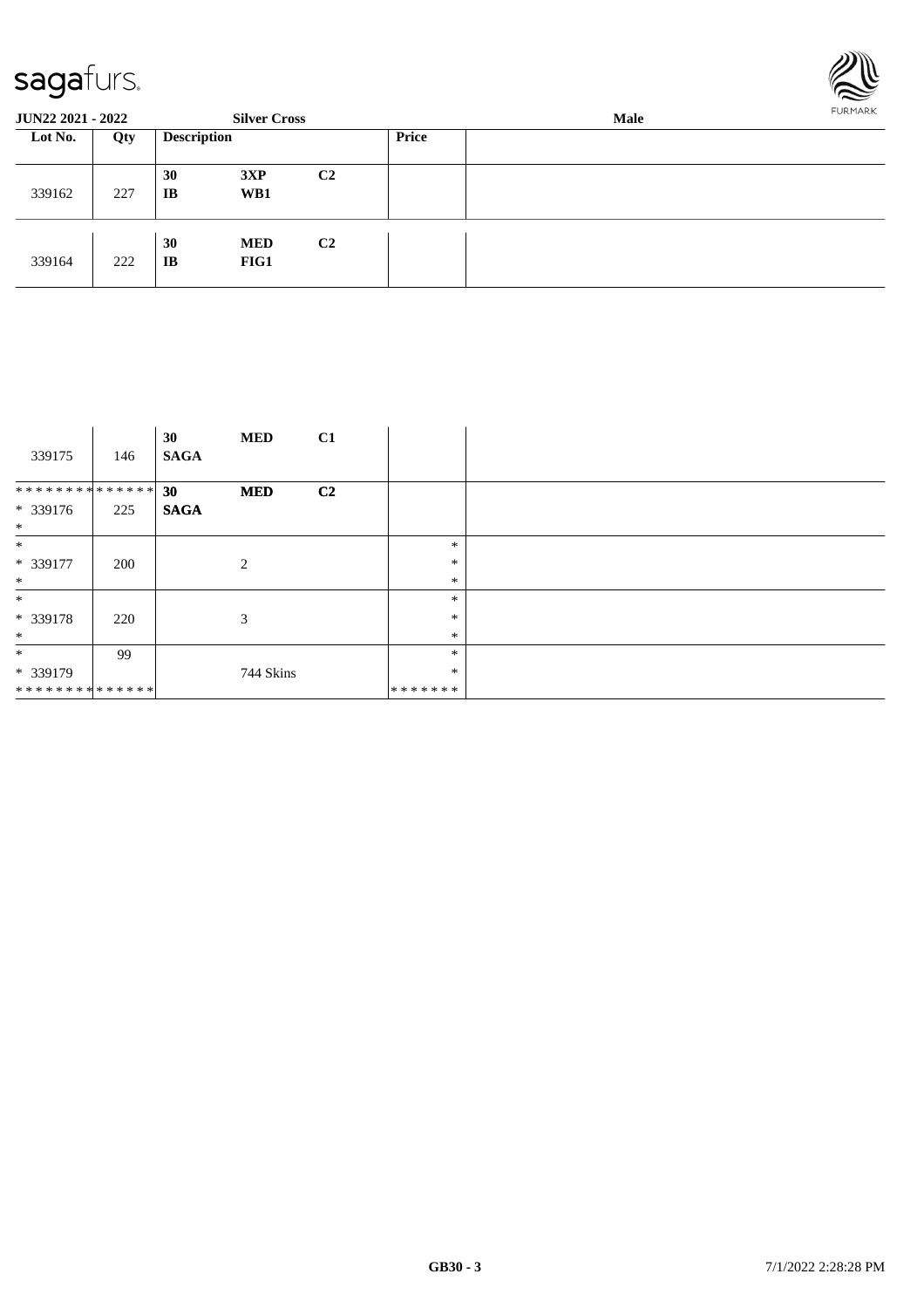

| JUN22 2021 - 2022            |     | <b>Silver Cross</b>                    |                  | <b>Male</b> | <b>FURMARK</b> |
|------------------------------|-----|----------------------------------------|------------------|-------------|----------------|
| Lot No.                      | Qty | <b>Description</b>                     | Price            |             |                |
| 339184                       | 227 | <b>PALE</b><br>C1<br>30<br><b>SAGA</b> |                  |             |                |
| ******** <mark>******</mark> |     | C2<br>30<br><b>PALE</b>                |                  |             |                |
| * 339185<br>$*$              | 225 | <b>SAGA</b>                            |                  |             |                |
| $*$                          |     |                                        | $\ast$           |             |                |
| * 339186<br>$\ast$           | 200 | 2                                      | ∗<br>∗           |             |                |
| $*$                          |     |                                        | $\ast$           |             |                |
| * 339187                     | 200 | 3                                      | ∗                |             |                |
| $\ast$                       |     |                                        | $\ast$           |             |                |
| $*$                          |     |                                        | $\ast$           |             |                |
| * 339188                     | 200 | $\overline{4}$                         | $\ast$           |             |                |
| $\ast$<br>$\ast$             |     |                                        | $\ast$<br>$\ast$ |             |                |
| * 339189<br>$*$              | 200 | 5                                      | $\ast$<br>$\ast$ |             |                |
| $*$                          | 180 |                                        | $\ast$           |             |                |
| * 339190                     |     | 1205 Skins                             | ∗                |             |                |
| ******** <mark>******</mark> |     |                                        | *******          |             |                |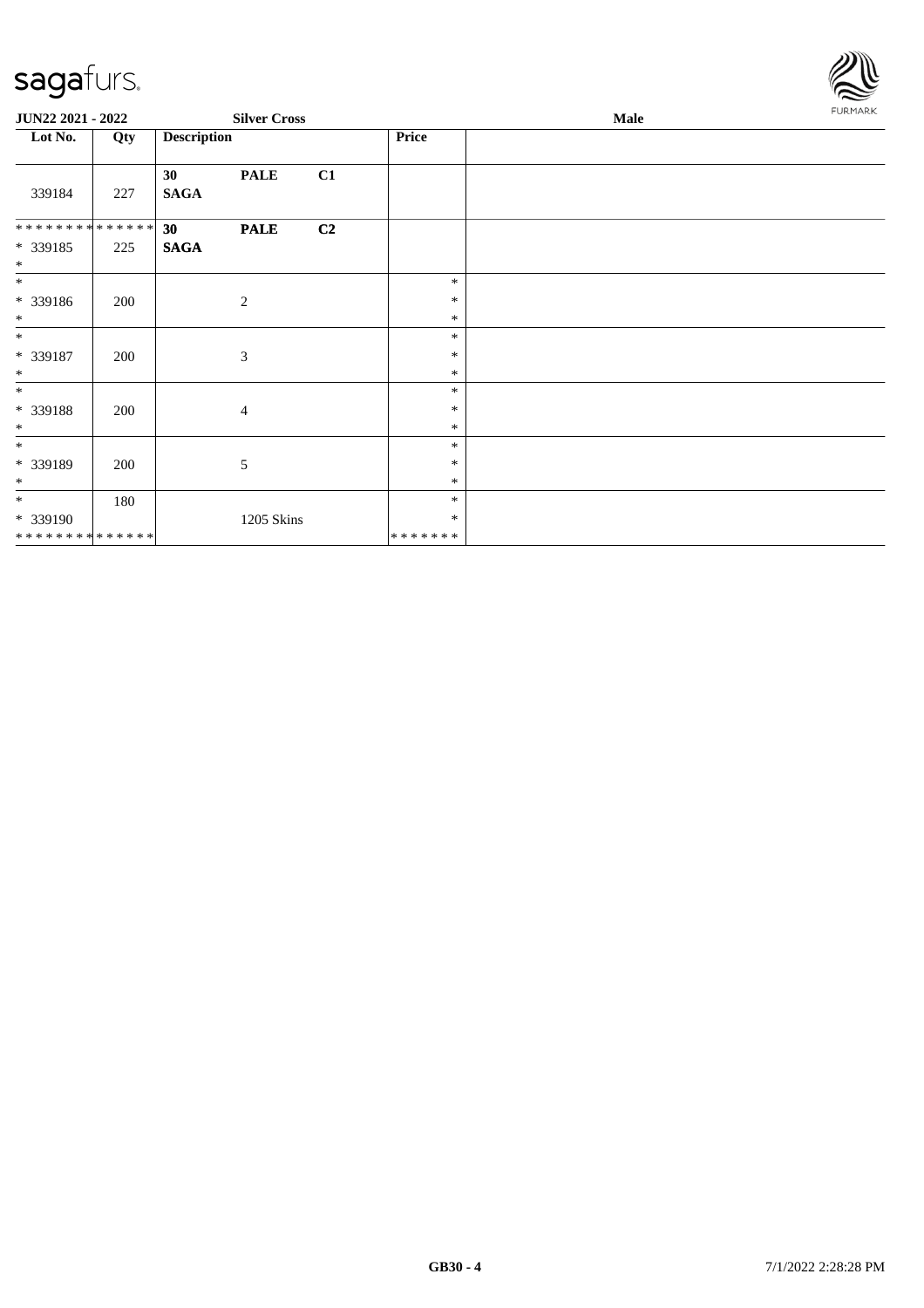

| JUN22 2021 - 2022  |     |                    | <b>Silver Cross</b> |       |         | <b>Male</b> | FURMARK |
|--------------------|-----|--------------------|---------------------|-------|---------|-------------|---------|
| Lot No.            | Qty | <b>Description</b> |                     |       | Price   |             |         |
| **************     |     | 30                 | 3XP                 | C1/C2 |         |             |         |
| * 339201<br>$\ast$ | 225 | <b>SAGA</b>        |                     |       |         |             |         |
| $\ast$             |     |                    |                     |       | $\ast$  |             |         |
| * 339202           | 200 |                    | $\overline{c}$      |       | $\ast$  |             |         |
| $*$                |     |                    |                     |       | $\ast$  |             |         |
| $*$                | 134 |                    |                     |       | $\ast$  |             |         |
| * 339203           |     |                    | 559 Skins           |       | $\ast$  |             |         |
| **************     |     |                    |                     |       | ******* |             |         |
| **************     |     | 30 <sup>°</sup>    | 3XP                 | C1/C2 |         |             |         |
| * 339204<br>$*$    | 225 | SR/S               |                     |       |         |             |         |
| $\ast$             |     |                    |                     |       | $\ast$  |             |         |
| * 339205           | 200 |                    | 2                   |       | $\ast$  |             |         |
| $\ast$             |     |                    |                     |       | $\ast$  |             |         |
| $*$                | 203 |                    |                     |       | $\ast$  |             |         |
| * 339206           |     |                    | 628 Skins           |       | $\ast$  |             |         |
| **************     |     |                    |                     |       | ******* |             |         |
| 339207             | 144 | 30<br>SR/S         | 3XP                 | C3    |         |             |         |

|--|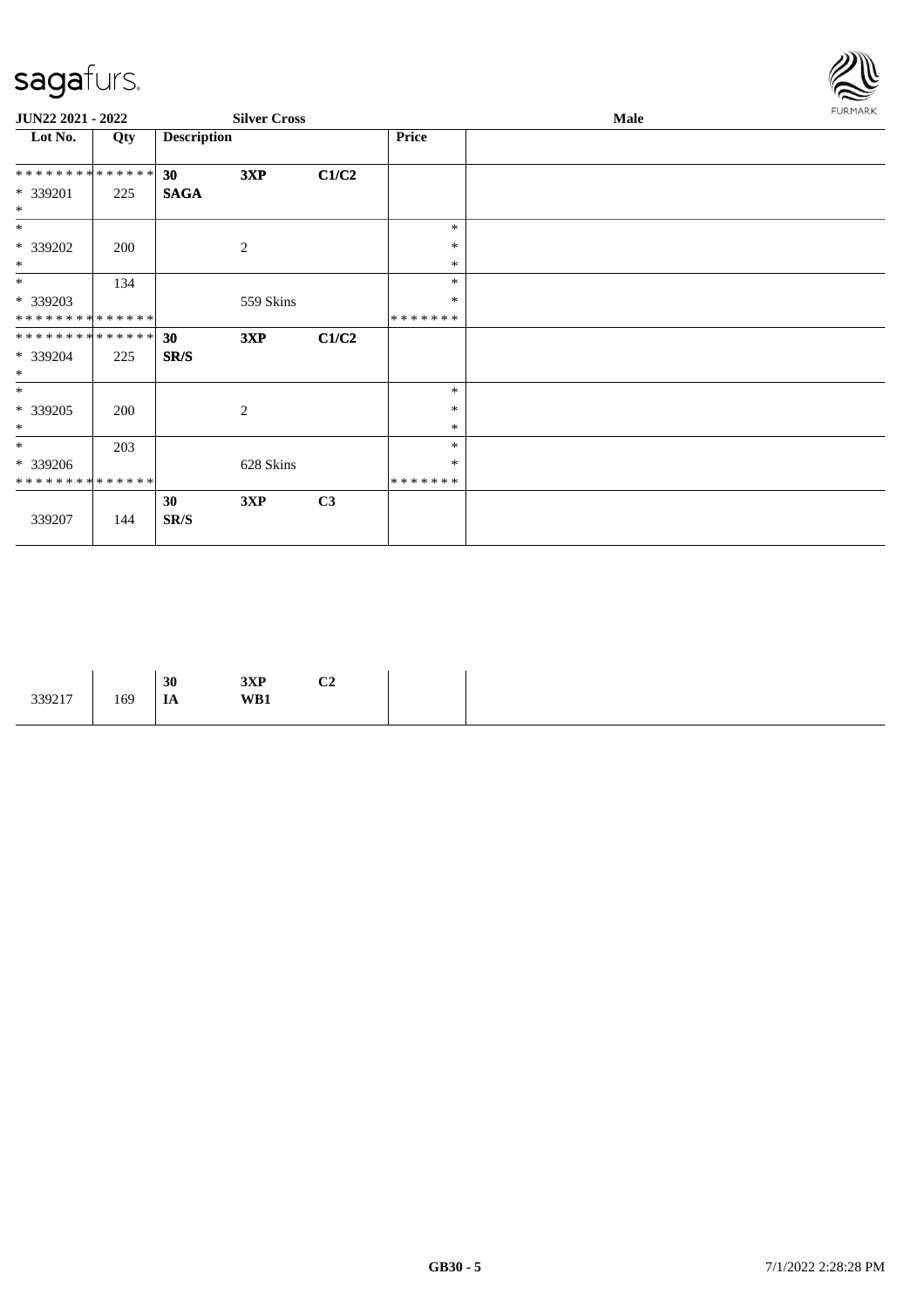

| <b>JUN22 2021 - 2022</b>      |     |                    | <b>Silver Cross</b> |                | Male         |  |  |
|-------------------------------|-----|--------------------|---------------------|----------------|--------------|--|--|
| Lot No.                       | Qty | <b>Description</b> |                     |                | <b>Price</b> |  |  |
| * * * * * * * * * * * * * * * |     | <b>20</b>          | 3XP                 | C1/C2          |              |  |  |
| * 339261<br>$*$               | 265 | <b>SI</b>          |                     |                |              |  |  |
| $\ast$                        | 178 |                    |                     |                | $\ast$       |  |  |
| * 339262                      |     |                    | 443 Skins           |                | $\ast$       |  |  |
| * * * * * * * * * * * * * * * |     |                    |                     |                | *******      |  |  |
| 339263                        | 266 | 20<br><b>SI</b>    | 3XP                 | C <sub>3</sub> |              |  |  |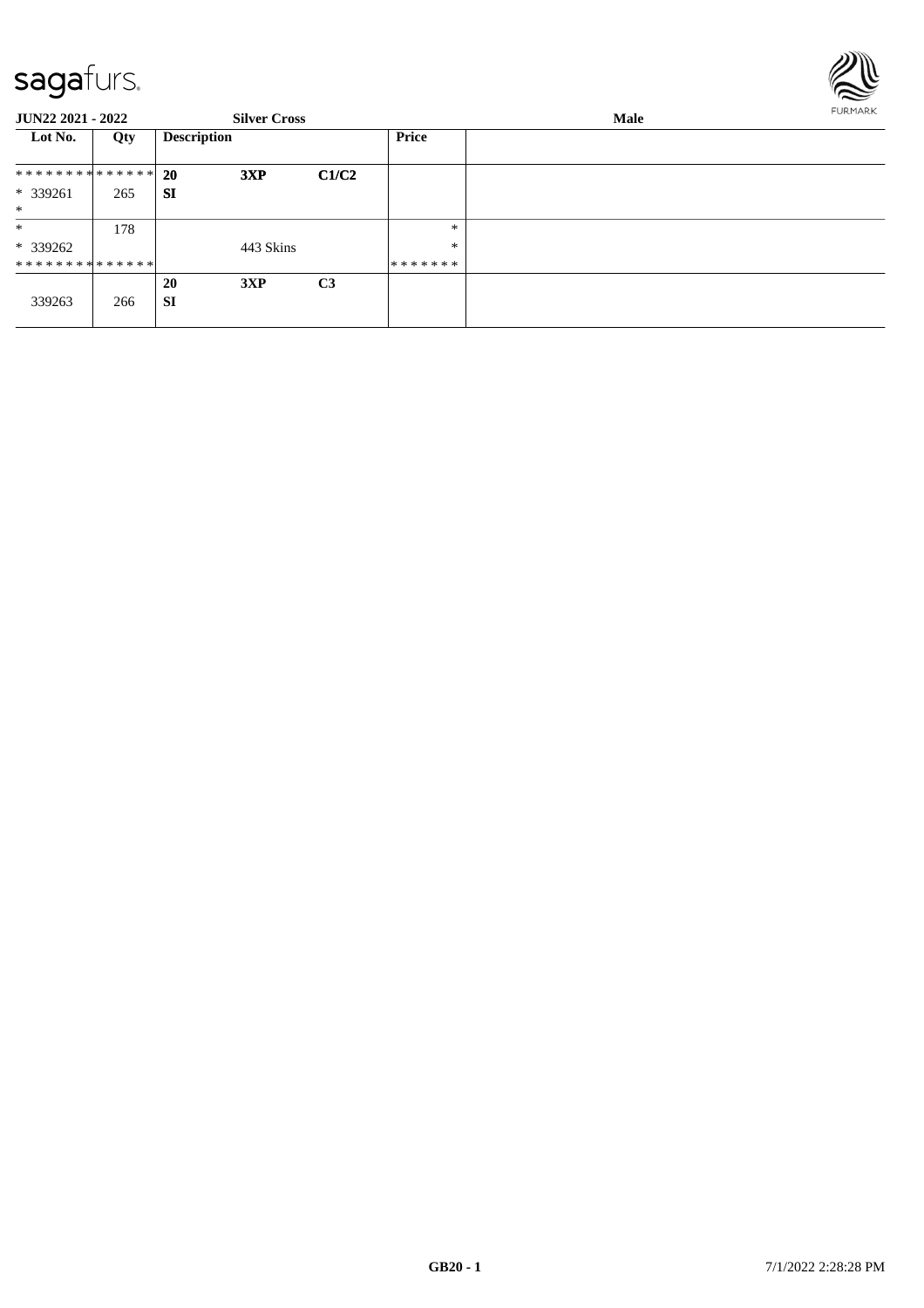

| <b>JUN22 2021 - 2022</b><br><b>Silver Cross</b> |     | Female             | FURMARK     |       |       |  |  |
|-------------------------------------------------|-----|--------------------|-------------|-------|-------|--|--|
| Lot No.                                         | Qty | <b>Description</b> |             |       | Price |  |  |
| 439004                                          | 135 | 20<br>SI           | <b>PALE</b> | C1/C2 |       |  |  |
| 439005                                          | 285 | 20<br>SI           | <b>XP</b>   | C1/C2 |       |  |  |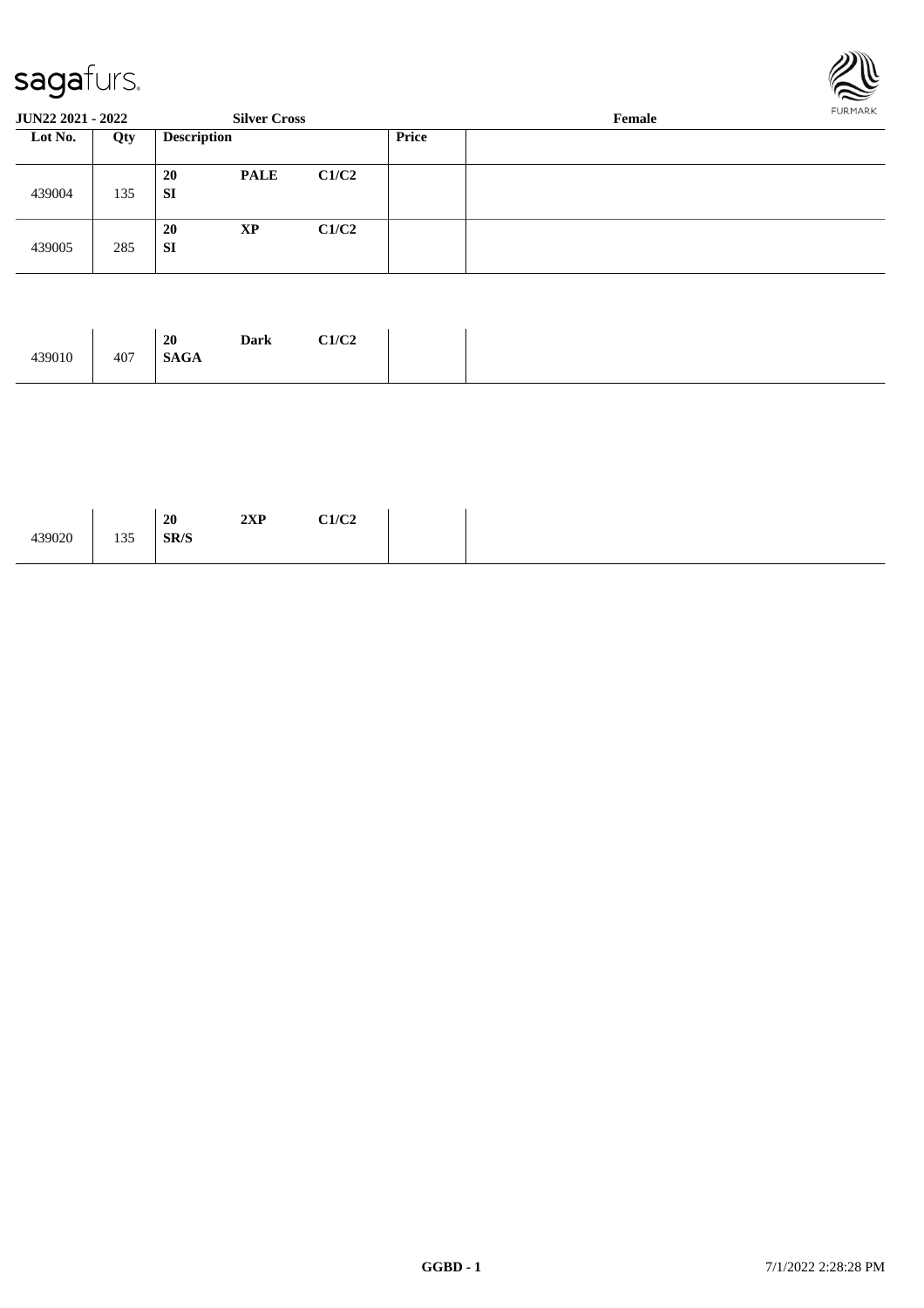

| <b>JUN22 2021 - 2022</b>                         |     |                          | <b>Silver Cross</b> |       |                        | Female | <b>FURMARK</b> |
|--------------------------------------------------|-----|--------------------------|---------------------|-------|------------------------|--------|----------------|
| Lot No.                                          | Qty | <b>Description</b>       |                     |       | Price                  |        |                |
| 439027                                           | 126 | <b>20</b><br><b>SROY</b> | Dark                | C1/C2 |                        |        |                |
| * * * * * * * * * * * * * * *<br>* 439028<br>$*$ | 425 | <b>20</b><br><b>SROY</b> | <b>MED</b>          | C1/C2 |                        |        |                |
| $*$<br>* 439029<br>* * * * * * * * * * * * * * * | 77  |                          | 502 Skins           |       | *<br>$\ast$<br>******* |        |                |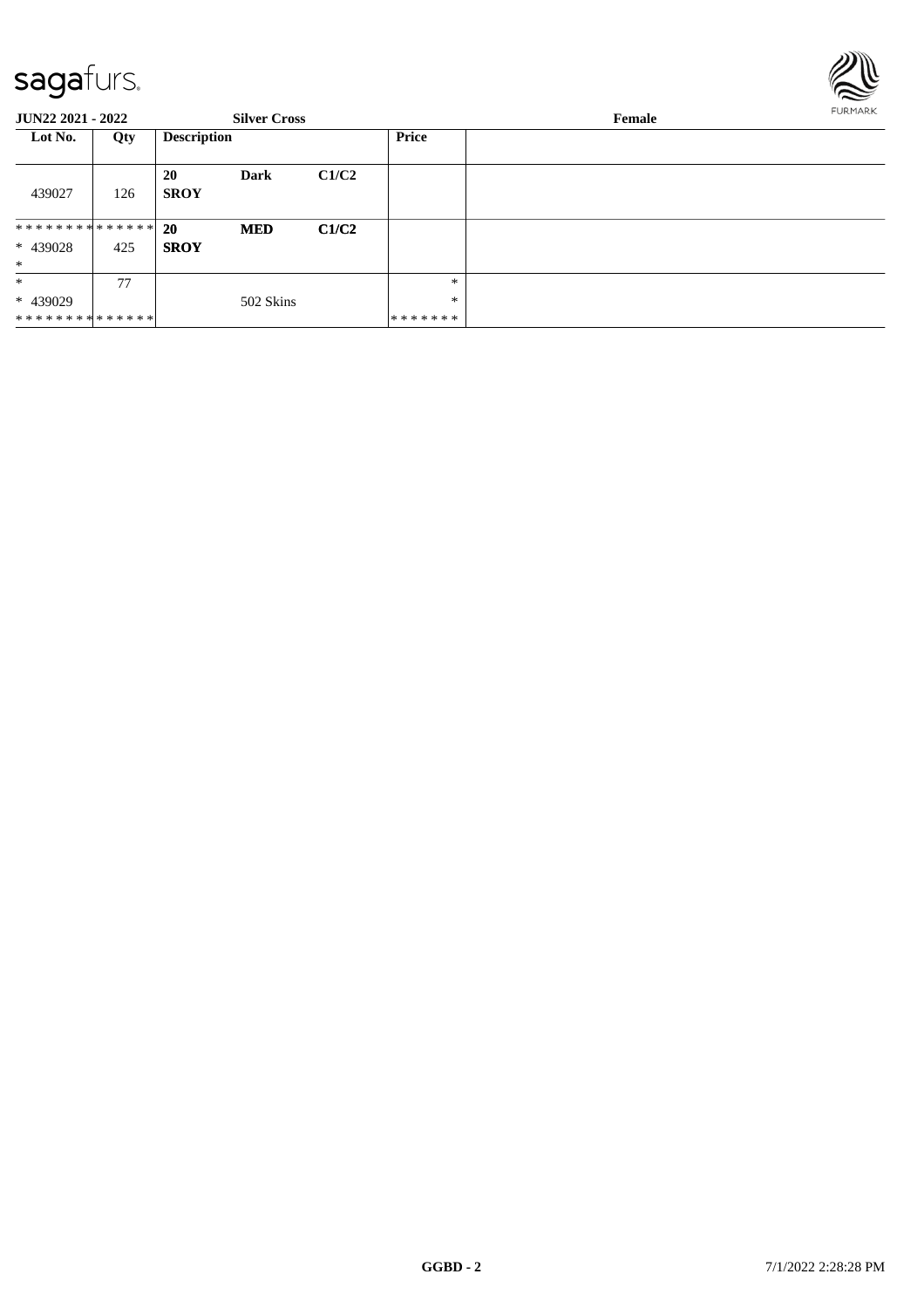

| JUN22 2021 - 2022                          |     |                                  | <b>Silver Cross</b> |       |                  | Female | <b>FURMARK</b> |
|--------------------------------------------|-----|----------------------------------|---------------------|-------|------------------|--------|----------------|
| Lot No.                                    | Qty | <b>Description</b>               |                     |       | Price            |        |                |
|                                            |     |                                  |                     |       |                  |        |                |
| 439061                                     | 361 | $\bf{0}$<br>${\bf SI}$           | <b>Dark</b>         | C1/C2 |                  |        |                |
|                                            |     |                                  |                     |       |                  |        |                |
|                                            |     | $\boldsymbol{0}$                 | <b>Dark</b>         | C3    |                  |        |                |
| 439062                                     | 203 | SI                               |                     |       |                  |        |                |
| * * * * * * * * * * * * * * *              |     | $\mathbf{0}$                     | $\bf MED$           | C1/C2 |                  |        |                |
| * 439063                                   | 465 | SI                               |                     |       |                  |        |                |
| $*$                                        |     |                                  |                     |       |                  |        |                |
| $*$                                        | 111 |                                  |                     |       | $\ast$<br>$\ast$ |        |                |
| * 439064<br>* * * * * * * * * * * * * *    |     |                                  | 576 Skins           |       | *******          |        |                |
|                                            |     | $\bf{0}$                         | $\bf MED$           | C3    |                  |        |                |
| 439065                                     | 123 | SI                               |                     |       |                  |        |                |
| * * * * * * * * <mark>* * * * * * *</mark> |     |                                  |                     |       |                  |        |                |
| * 439066                                   | 465 | $\mathbf{0}$<br>SI               | <b>PALE</b>         | C1/C2 |                  |        |                |
| $*$                                        |     |                                  |                     |       |                  |        |                |
| $\overline{\ast}$                          | 73  |                                  |                     |       | $\ast$           |        |                |
| * 439067                                   |     |                                  | 538 Skins           |       | $\ast$           |        |                |
| * * * * * * * * * * * * * *                |     |                                  |                     |       | * * * * * * *    |        |                |
|                                            |     |                                  |                     |       |                  |        |                |
|                                            |     | $\boldsymbol{0}$                 | $\bold{XP}$         | C1/C2 |                  |        |                |
| 439070                                     | 300 | ${\bf SI}$                       |                     |       |                  |        |                |
|                                            |     | $\pmb{0}$                        | $\bold{XP}$         | C3    |                  |        |                |
| 439071                                     | 115 | ${\bf SI}$                       |                     |       |                  |        |                |
|                                            |     |                                  |                     |       |                  |        |                |
| 439072                                     | 196 | 20/0<br>${\bf S}{\bf I}$         | 2XP                 | C1/C2 |                  |        |                |
|                                            |     |                                  |                     |       |                  |        |                |
|                                            |     | $\bf{0}$                         | 2XP                 | C3    |                  |        |                |
| 439073                                     | 103 | ${\bf S}{\bf I}$                 |                     |       |                  |        |                |
|                                            |     |                                  |                     |       |                  |        |                |
|                                            |     |                                  |                     |       |                  |        |                |
| 439076                                     | 175 | $\boldsymbol{0}$<br>$\bf I\bf B$ | $\bold{XP}$<br>FIG1 | C2    |                  |        |                |
|                                            |     |                                  |                     |       |                  |        |                |
|                                            |     |                                  |                     |       |                  |        |                |
|                                            |     | $\mathbf{0}$                     | <b>Dark</b>         | C1    |                  |        |                |
| 439079                                     | 244 | <b>SAGA</b>                      |                     |       |                  |        |                |
|                                            |     |                                  |                     |       |                  |        |                |
| * * * * * * * * * * * * * *                |     | $\mathbf{0}$                     | <b>Dark</b>         | C2    |                  |        |                |
| * 439080<br>$\ast$                         | 445 | <b>SAGA</b>                      |                     |       |                  |        |                |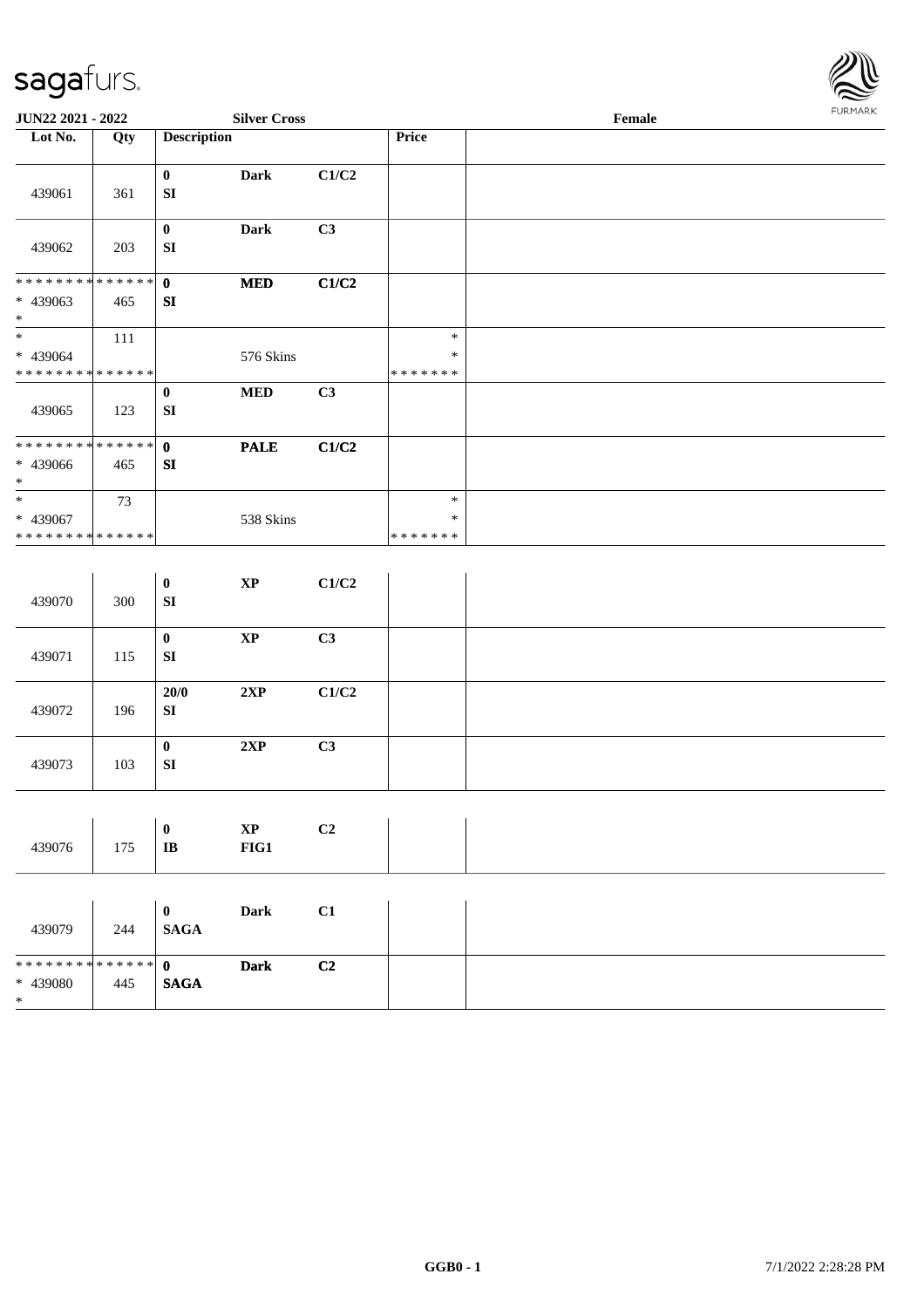

| <b>JUN22 2021 - 2022</b>      |     |                    | <b>Silver Cross</b> |                |              | Female | <b>FURMARK</b> |
|-------------------------------|-----|--------------------|---------------------|----------------|--------------|--------|----------------|
| Lot No.                       | Qty | <b>Description</b> |                     |                | <b>Price</b> |        |                |
| *                             | 275 | $\bf{0}$           | Dark                | C <sub>2</sub> | $*$          |        |                |
| * 439081                      |     | <b>SAGA</b>        |                     |                | $\ast$       |        |                |
| * * * * * * * * * * * * * * * |     |                    |                     |                | *******      |        |                |
|                               |     | $\bf{0}$           | Dark                | C <sub>3</sub> |              |        |                |
| 439082                        | 314 | SR/S               |                     |                |              |        |                |

| ************** 0 |     |             | <b>MED</b> | C <sub>2</sub> |         |  |
|------------------|-----|-------------|------------|----------------|---------|--|
| * 439085         | 445 | <b>SAGA</b> |            |                |         |  |
| $\ast$           |     |             |            |                |         |  |
| $\ast$           |     |             |            |                | $\ast$  |  |
| $* 439086$       | 420 |             | 2          |                | $\ast$  |  |
| $\ast$           |     |             |            |                | $\ast$  |  |
| $\ast$           | 227 |             |            |                | $\ast$  |  |
| * 439087         |     |             | 1092 Skins |                | $\ast$  |  |
| **************   |     |             |            |                | ******* |  |
|                  |     | $\mathbf 0$ | <b>MED</b> | C <sub>3</sub> |         |  |
| 439088           | 276 | <b>SAGA</b> |            |                |         |  |
|                  |     |             |            |                |         |  |

| 439094                       | 251 | $\bf{0}$<br><b>SAGA</b> | <b>PALE</b>            | C3             |         |  |
|------------------------------|-----|-------------------------|------------------------|----------------|---------|--|
| ************** 0             |     |                         | $\mathbf{X}\mathbf{P}$ | C1/C2          |         |  |
| * 439095<br>$*$              | 445 | <b>SAGA</b>             |                        |                |         |  |
| $*$                          | 246 |                         |                        |                | $\ast$  |  |
| * 439096                     |     |                         | 691 Skins              |                | $\ast$  |  |
| ******** <mark>******</mark> |     |                         |                        |                | ******* |  |
| 439097                       | 133 | $\bf{0}$<br>SR/S        | XP                     | C <sub>3</sub> |         |  |
| 439098                       | 377 | $\bf{0}$<br><b>SAGA</b> | 2XP                    | C1/C2          |         |  |
| 439099                       | 148 | $\bf{0}$<br>SR/S        | 2XP                    | C3             |         |  |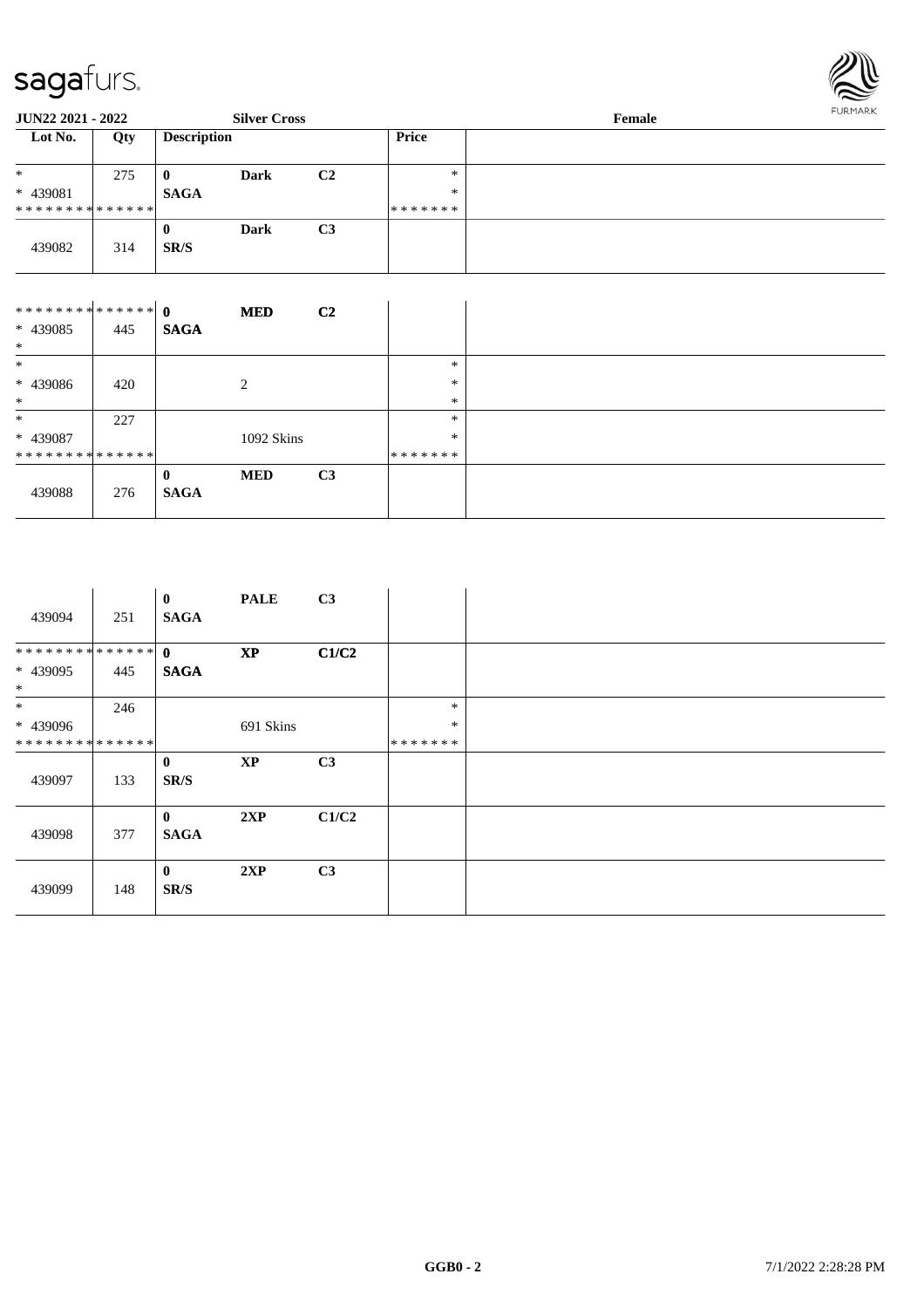

| JUN22 2021 - 2022 |     |                    | <b>Silver Cross</b> |       |              | Female | <b>FURMARK</b> |
|-------------------|-----|--------------------|---------------------|-------|--------------|--------|----------------|
| Lot No.           | Qty | <b>Description</b> |                     |       | <b>Price</b> |        |                |
| ************** 0  |     |                    | <b>Dark</b>         | C1/C2 |              |        |                |
| * 439109<br>$*$   | 425 | <b>SROY</b>        |                     |       |              |        |                |
| $\ast$            | 138 |                    |                     |       | $\ast$       |        |                |
| $* 439110$        |     |                    | 563 Skins           |       | $\ast$       |        |                |
| **************    |     |                    |                     |       | *******      |        |                |
|                   |     | $\mathbf{0}$       | <b>MED</b>          | C3    |              |        |                |
| 439114            | 150 | <b>SROY</b>        |                     |       |              |        |                |

| 439117 | 99 | $\boldsymbol{0}$<br><b>SROY</b> | <b>PALE</b> | C <sub>3</sub> |
|--------|----|---------------------------------|-------------|----------------|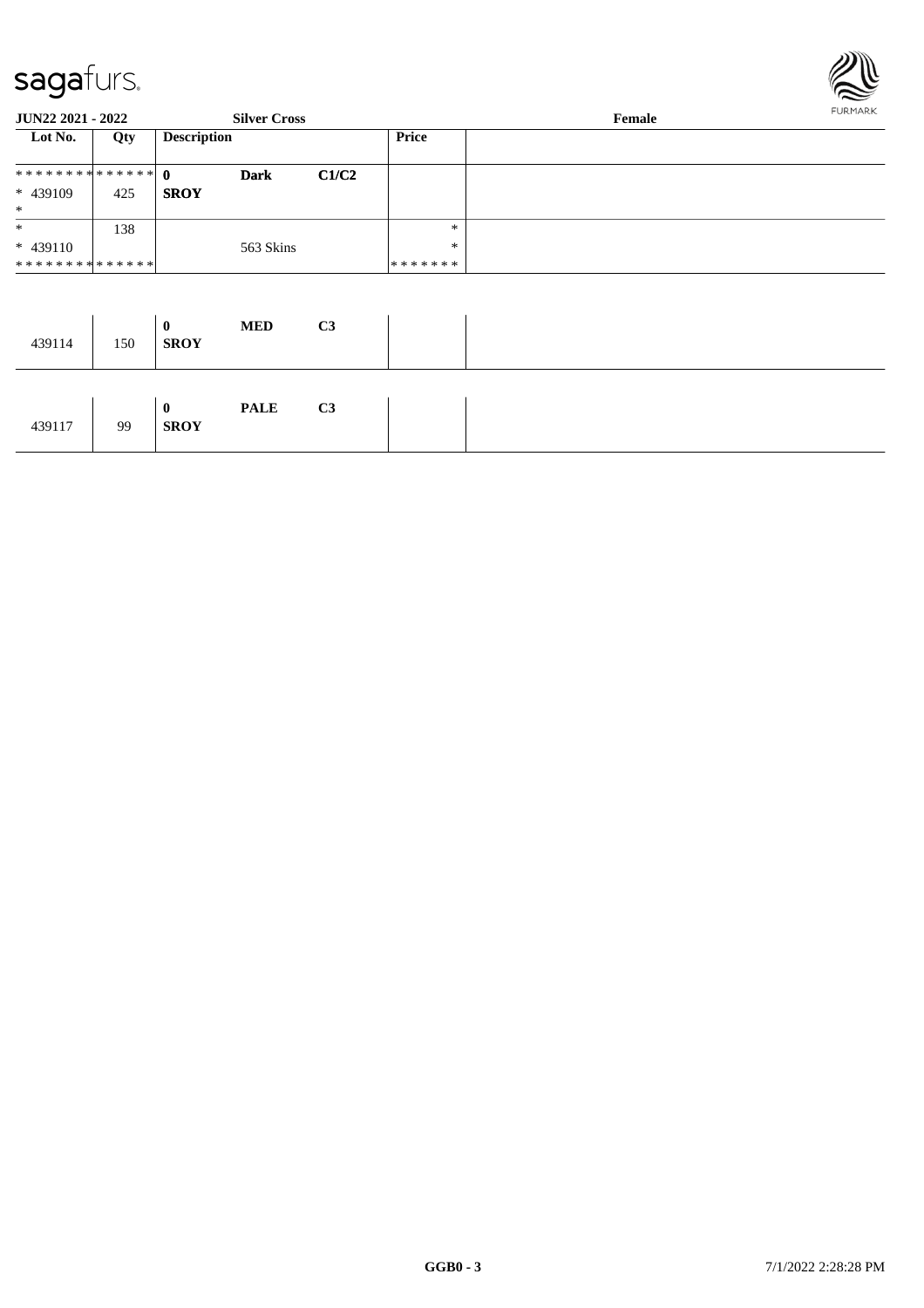

| <b>JUN22 2021 - 2022</b> |     |                    | <b>Silver Cross</b> |                |       | Female | <b>FURMARK</b> |
|--------------------------|-----|--------------------|---------------------|----------------|-------|--------|----------------|
| Lot No.                  | Qty | <b>Description</b> |                     |                | Price |        |                |
| 439145                   | 400 | л.<br>-SI          | <b>MED</b>          | C <sub>1</sub> |       |        |                |

|                 |     |              | <b>PALE</b> | C1/C2 |               |
|-----------------|-----|--------------|-------------|-------|---------------|
| * 439149<br>$*$ | 505 | SI           |             |       |               |
| $*$             | 372 |              |             |       | $\ast$        |
| $* 439150$      |     |              | 877 Skins   |       | $\ast$        |
| **************  |     |              |             |       | * * * * * * * |
|                 |     | $\mathbf{1}$ | $\bold{XP}$ | C1/C2 |               |
| 439152          | 503 | SI           |             |       |               |
|                 |     |              |             |       |               |
|                 |     | 1            | $\bold{XP}$ | C3    |               |
| 439153          | 151 | <b>SI</b>    |             |       |               |
|                 |     | 1            | 2XP         | C1/C2 |               |
| 439154          | 450 | <b>SI</b>    |             |       |               |

| ************** 1 |     |             | <b>Dark</b> | $\sim$<br>$\mathbf{u}$ |
|------------------|-----|-------------|-------------|------------------------|
| $* 439160$       | 485 | <b>SAGA</b> |             |                        |
| $\ast$           |     |             |             |                        |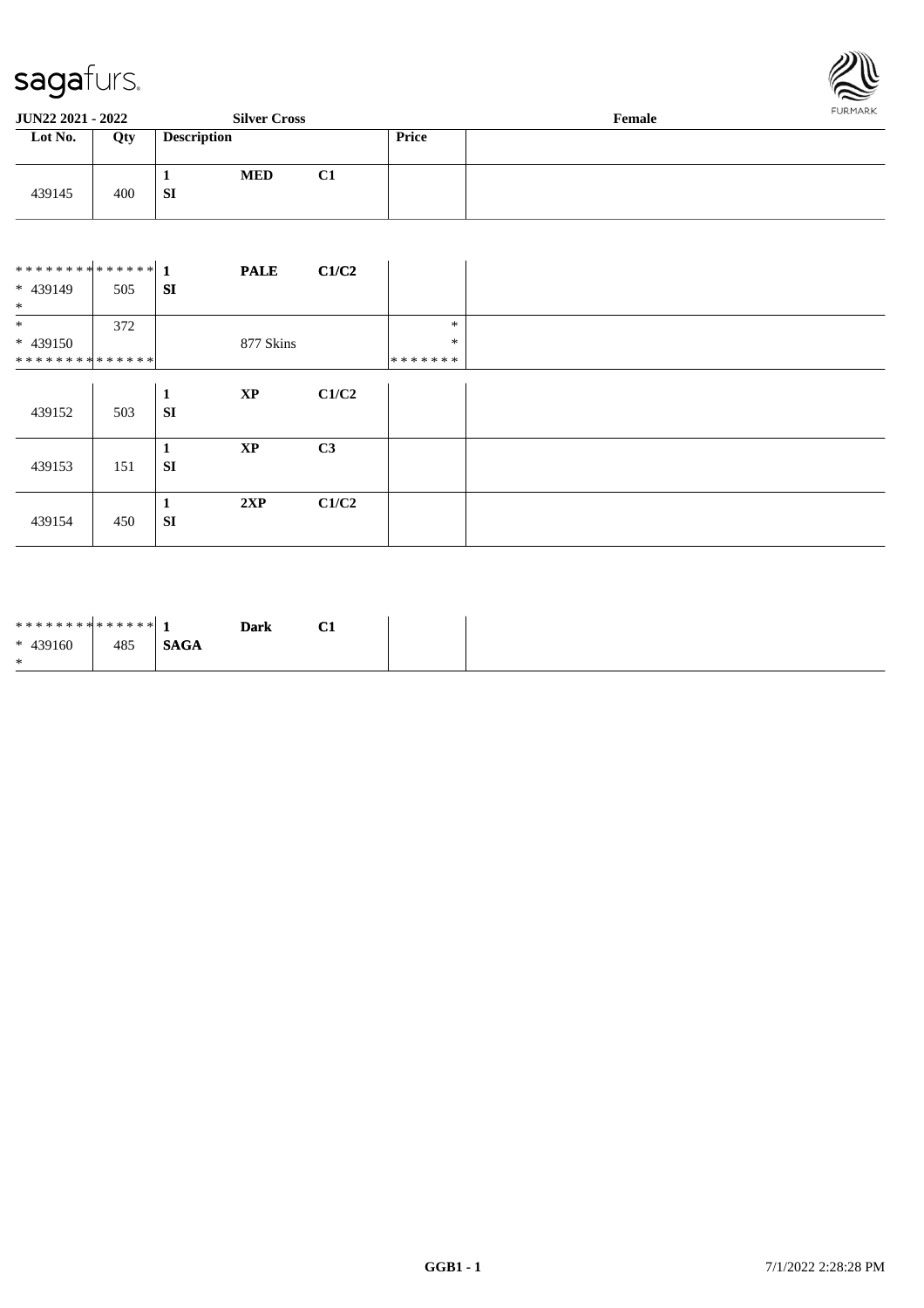\* \* \* \* \* \* \* \* \* \* \* \* \* \* \*



| <b>JUN22 2021 - 2022</b> |     | <b>Silver Cross</b> |             |                |              | <b>FURMARK</b> |  |
|--------------------------|-----|---------------------|-------------|----------------|--------------|----------------|--|
| Lot No.                  | Qty | <b>Description</b>  |             |                | <b>Price</b> |                |  |
| $\ast$                   | 245 |                     | Dark        | C1             | $\ast$       |                |  |
| $* 439161$               |     | <b>SAGA</b>         |             |                | $\ast$       |                |  |
| **************           |     |                     |             |                | *******      |                |  |
| **************           |     | $\mathbf{1}$        | <b>Dark</b> | C <sub>2</sub> |              |                |  |
| $* 439162$               | 485 | <b>SAGA</b>         |             |                |              |                |  |
| $\ast$                   |     |                     |             |                |              |                |  |
| $\ast$                   |     |                     |             |                | $\ast$       |                |  |
| $* 439163$               | 460 |                     | 2           |                | $\ast$       |                |  |
| $\ast$                   |     |                     |             |                | $\ast$       |                |  |
| $\ast$                   |     |                     |             |                | $\ast$       |                |  |
| $* 439164$               | 460 |                     | 3           |                | $\ast$       |                |  |
| $\ast$                   |     |                     |             |                | $\ast$       |                |  |
| $\ast$                   | 290 |                     |             |                | $\ast$       |                |  |
| $* 439165$               |     |                     | 1695 Skins  |                | $\ast$       |                |  |

\* \* \* \* \* \* \*

| ************** 1 |     |             | <b>MED</b>     | C1 |         |
|------------------|-----|-------------|----------------|----|---------|
| $* 439168$       | 485 | <b>SAGA</b> |                |    |         |
| $*$              |     |             |                |    |         |
| $*$              | 377 |             |                |    | $\ast$  |
| * 439169         |     |             | 862 Skins      |    | $\ast$  |
| **************   |     |             |                |    | ******* |
|                  |     |             | <b>MED</b>     | C2 |         |
| * 439170         | 485 | <b>SAGA</b> |                |    |         |
| $\ast$           |     |             |                |    |         |
| $*$              |     |             |                |    | *       |
| $* 439171$       | 460 |             | 2              |    | $\ast$  |
| $*$              |     |             |                |    | $\ast$  |
| $\ast$           |     |             |                |    | $\ast$  |
| * 439172         | 460 |             | 3              |    | $\ast$  |
| $\ast$           |     |             |                |    | $\ast$  |
| $*$              |     |             |                |    | $\ast$  |
| $* 439173$       | 460 |             | $\overline{4}$ |    | $\ast$  |
| $\ast$           |     |             |                |    | $\ast$  |
| $\ast$           | 126 |             |                |    | $\ast$  |
| * 439174         |     |             | 1991 Skins     |    | $\ast$  |
| **************   |     |             |                |    | ******* |

|                                |     |             | <b>PALE</b> | C1             |         |  |
|--------------------------------|-----|-------------|-------------|----------------|---------|--|
| * 439177                       | 485 | <b>SAGA</b> |             |                |         |  |
| $*$                            |     |             |             |                |         |  |
| $\ast$                         | 107 |             |             |                | $*$     |  |
| $* 439178$                     |     |             | 592 Skins   |                | $\ast$  |  |
| **************                 |     |             |             |                | ******* |  |
|                                |     |             |             |                |         |  |
| ******** <mark>******</mark> 1 |     |             | <b>PALE</b> | C <sub>2</sub> | $\ast$  |  |
| $* 439180$                     | 460 | <b>SAGA</b> |             |                | $\ast$  |  |
| $*$                            |     |             |             |                | $\ast$  |  |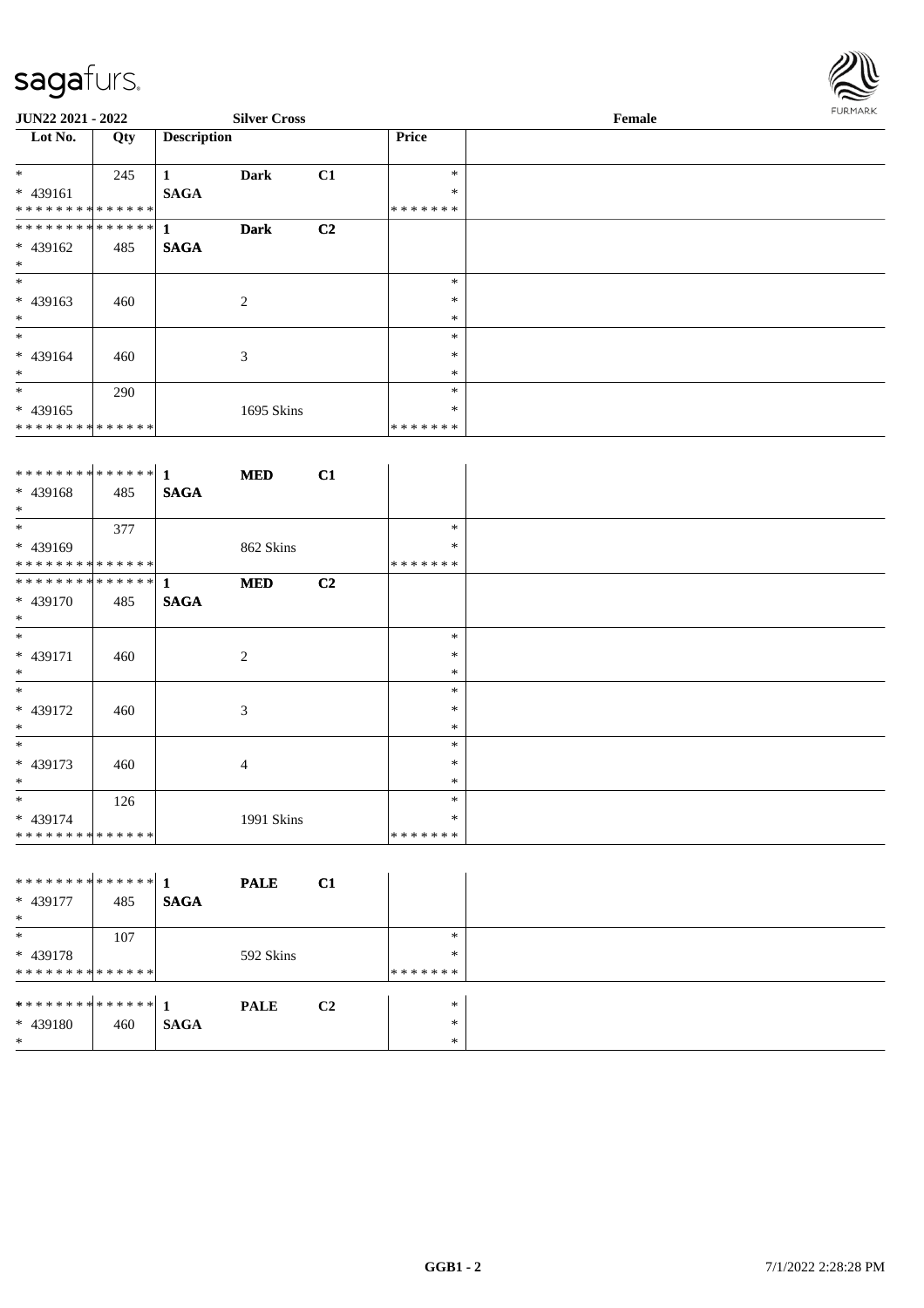

| JUN22 2021 - 2022                       |     |                    | <b>Silver Cross</b>    |       |                   | Female |  |  |
|-----------------------------------------|-----|--------------------|------------------------|-------|-------------------|--------|--|--|
| Lot No.                                 | Qty | <b>Description</b> |                        |       | Price             |        |  |  |
| 439182                                  | 364 | 1<br>SR/S          | <b>PALE</b>            | C3    |                   |        |  |  |
| 439183                                  | 454 | 1<br><b>SAGA</b>   | $\mathbf{X}\mathbf{P}$ | C1    |                   |        |  |  |
|                                         |     |                    |                        |       |                   |        |  |  |
| 439186                                  | 232 | 1<br>SR/S          | $\bold{XP}$            | C3    |                   |        |  |  |
| ************** 1                        |     |                    | 2XP                    | C1/C2 |                   |        |  |  |
| * 439187<br>$\ast$                      | 525 | <b>SAGA</b>        |                        |       |                   |        |  |  |
| $*$                                     | 165 |                    |                        |       | $\ast$            |        |  |  |
| * 439188<br>* * * * * * * * * * * * * * |     |                    | 690 Skins              |       | $\ast$<br>******* |        |  |  |
|                                         |     | 1                  | 2XP                    | C3    |                   |        |  |  |
| 439189                                  | 442 | SR/S               |                        |       |                   |        |  |  |

| ******** <mark>******</mark> 1<br>$* 439198$<br>$\ast$ | 485 | <b>IA</b> | <b>PAL/XP</b><br><b>CHIP</b> | C <sub>2</sub> |               |  |
|--------------------------------------------------------|-----|-----------|------------------------------|----------------|---------------|--|
| $\ast$<br>$* 439199$<br>$\ast$                         | 460 |           |                              |                | *<br>∗<br>$*$ |  |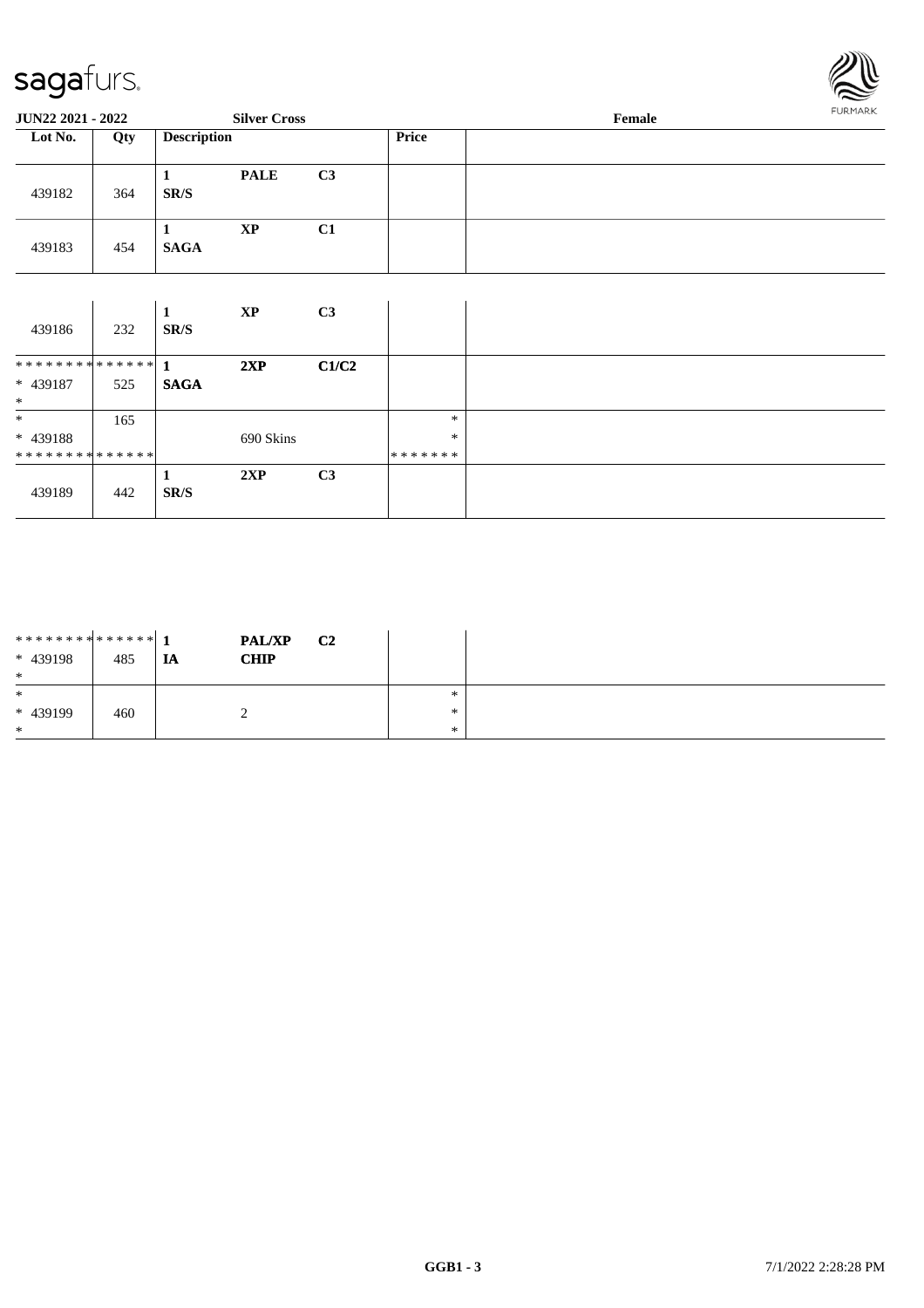

| JUN22 2021 - 2022           |     |                    | <b>Silver Cross</b> |                |         | Female |  |  |  |  |
|-----------------------------|-----|--------------------|---------------------|----------------|---------|--------|--|--|--|--|
| Lot No.                     | Qty | <b>Description</b> |                     |                | Price   |        |  |  |  |  |
| ************** 1            |     |                    | <b>Dark</b>         | C1/C2          |         |        |  |  |  |  |
| * 439201<br>$*$             | 465 | <b>SROY</b>        |                     |                |         |        |  |  |  |  |
| $*$                         | 243 |                    |                     |                | $\ast$  |        |  |  |  |  |
| * 439202                    |     |                    | 708 Skins           |                | $\ast$  |        |  |  |  |  |
| **************              |     |                    |                     |                | ******* |        |  |  |  |  |
| 439203                      | 345 | 1<br><b>SROY</b>   | <b>MED</b>          | C1             |         |        |  |  |  |  |
|                             |     |                    | <b>MED</b>          | C <sub>2</sub> |         |        |  |  |  |  |
| * 439204<br>$\ast$          | 465 | <b>SROY</b>        |                     |                |         |        |  |  |  |  |
| $*$                         | 327 |                    |                     |                | $\ast$  |        |  |  |  |  |
| * 439205                    |     |                    | 792 Skins           |                | $\ast$  |        |  |  |  |  |
| * * * * * * * * * * * * * * |     |                    |                     |                | ******* |        |  |  |  |  |
| 439206                      | 168 | 1<br><b>SROY</b>   | <b>MED</b>          | C3             |         |        |  |  |  |  |

|  | 323<br>439210 | C1/C2<br>2XP<br><b>SROY</b> |
|--|---------------|-----------------------------|
|--|---------------|-----------------------------|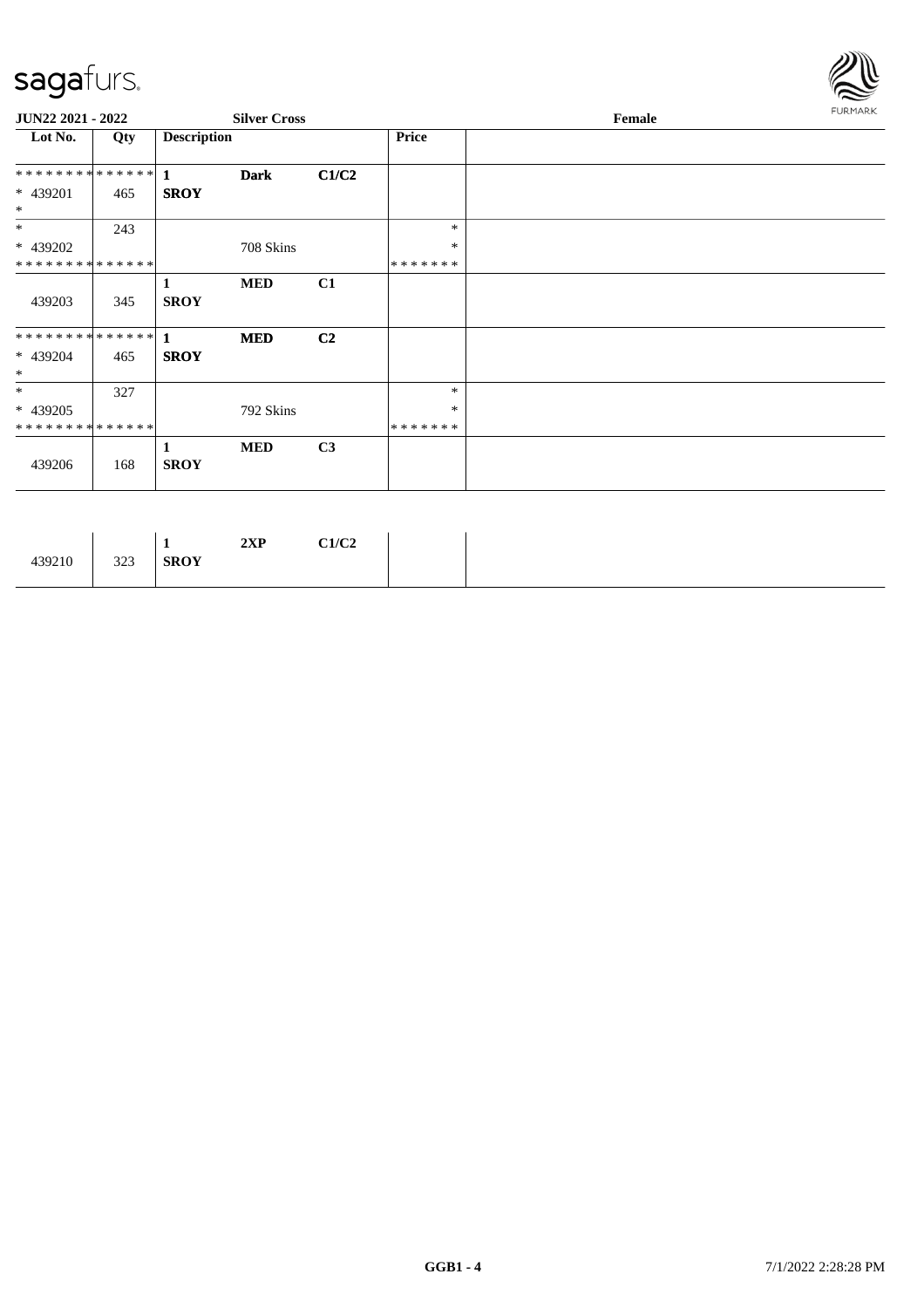

| <b>JUN22 2021 - 2022</b> |     |                             | <b>Silver Cross</b>             | FURMARK<br>Female |  |  |
|--------------------------|-----|-----------------------------|---------------------------------|-------------------|--|--|
| Lot No.                  | Qty | <b>Description</b>          |                                 | <b>Price</b>      |  |  |
| 439248                   | 307 | XP<br>$\overline{2}$<br>SI  | C1/C2                           |                   |  |  |
| 439249                   | 158 | $\overline{2}$<br><b>SI</b> | C <sub>3</sub><br><b>PAL/XP</b> |                   |  |  |
| 439250                   | 279 | 2XP<br>$\overline{2}$<br>SI | C1/C2                           |                   |  |  |

| ******** <mark>******</mark> 2<br>$* 439256$ | 485 | <b>Dark</b><br><b>SAGA</b> | C1 |         |
|----------------------------------------------|-----|----------------------------|----|---------|
| $\ast$                                       |     |                            |    |         |
| $\ast$                                       | 171 |                            |    | ∗       |
| $* 439257$                                   |     | 656 Skins                  |    | ∗       |
| * * * * * * * * * * * * * * *                |     |                            |    | ******* |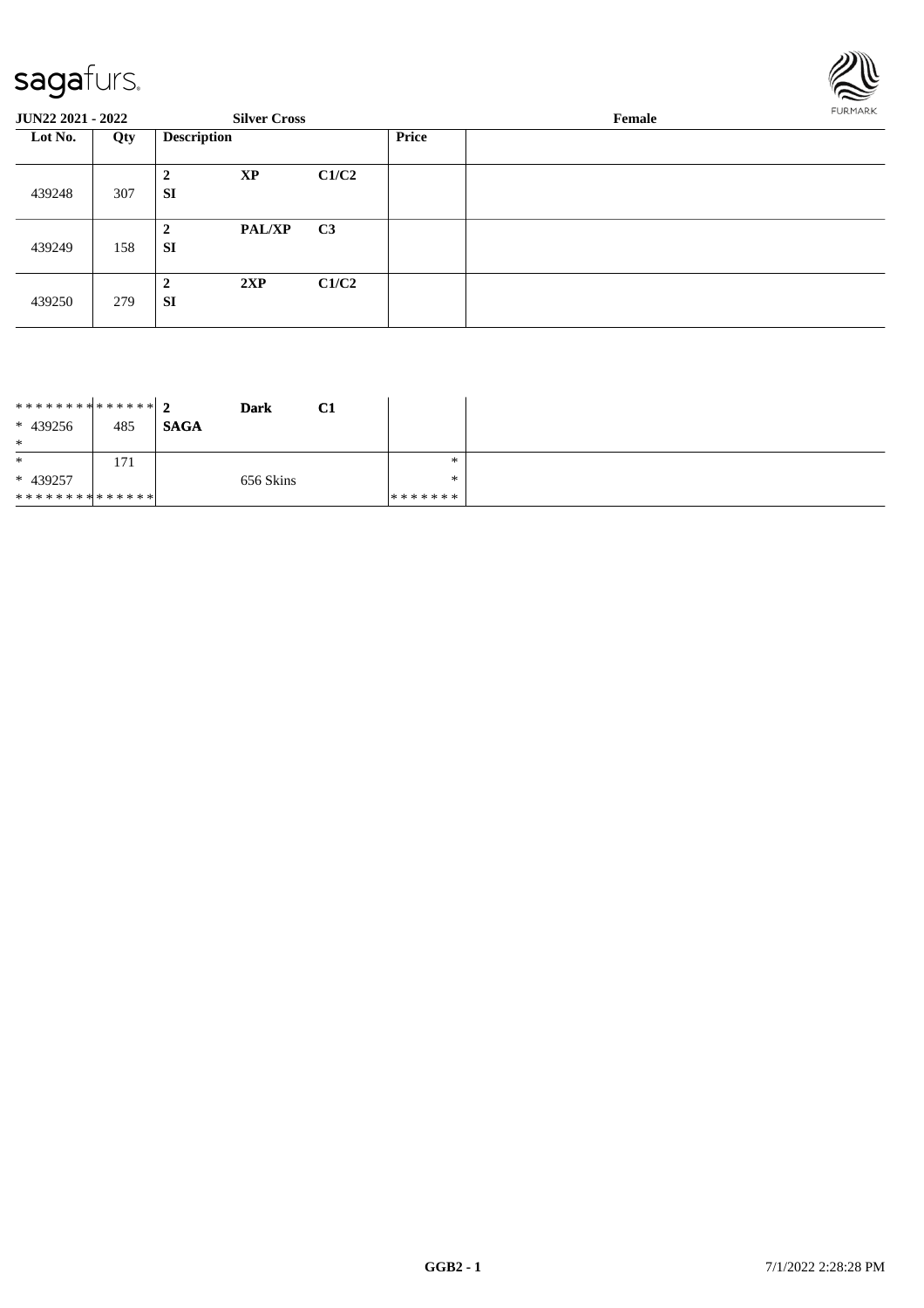

| <b>JUN22 2021 - 2022</b>       |     |                    | <b>Silver Cross</b> |    | Female  |  |  |
|--------------------------------|-----|--------------------|---------------------|----|---------|--|--|
| Lot No.                        | Qty | <b>Description</b> |                     |    | Price   |  |  |
| ******** <mark>******</mark> 2 |     |                    | <b>MED</b>          | C1 |         |  |  |
| * 439263                       | 485 | <b>SAGA</b>        |                     |    |         |  |  |
| $\ast$                         |     |                    |                     |    |         |  |  |
| $\ast$                         | 135 |                    |                     |    | $*$     |  |  |
| $* 439264$                     |     |                    | 620 Skins           |    | $*$     |  |  |
| * * * * * * * * * * * * * * *  |     |                    |                     |    | ******* |  |  |

|                               |     |             | <b>PALE</b> | C1/C2          |         |  |
|-------------------------------|-----|-------------|-------------|----------------|---------|--|
| * 439269                      | 485 | <b>SAGA</b> |             |                |         |  |
| $*$                           |     |             |             |                |         |  |
| $\ast$                        |     |             |             |                | $\ast$  |  |
| * 439270                      | 460 |             | 2           |                | $\ast$  |  |
| $*$                           |     |             |             |                | $\ast$  |  |
| $*$                           | 249 |             |             |                | $\ast$  |  |
| * 439271                      |     |             | 1194 Skins  |                | $\ast$  |  |
| * * * * * * * * * * * * * * * |     |             |             |                | ******* |  |
|                               |     | 2           | <b>PALE</b> | C <sub>3</sub> |         |  |
| 439272                        | 300 | SR/S        |             |                |         |  |
|                               |     |             |             |                |         |  |

| 439275 | 46  | 2<br>SR/S          | XP                           | C <sub>3</sub> |  |
|--------|-----|--------------------|------------------------------|----------------|--|
| 439278 | 189 | $\mathbf{2}$<br>IA | MED/PAL C1/C2<br><b>SIL1</b> |                |  |